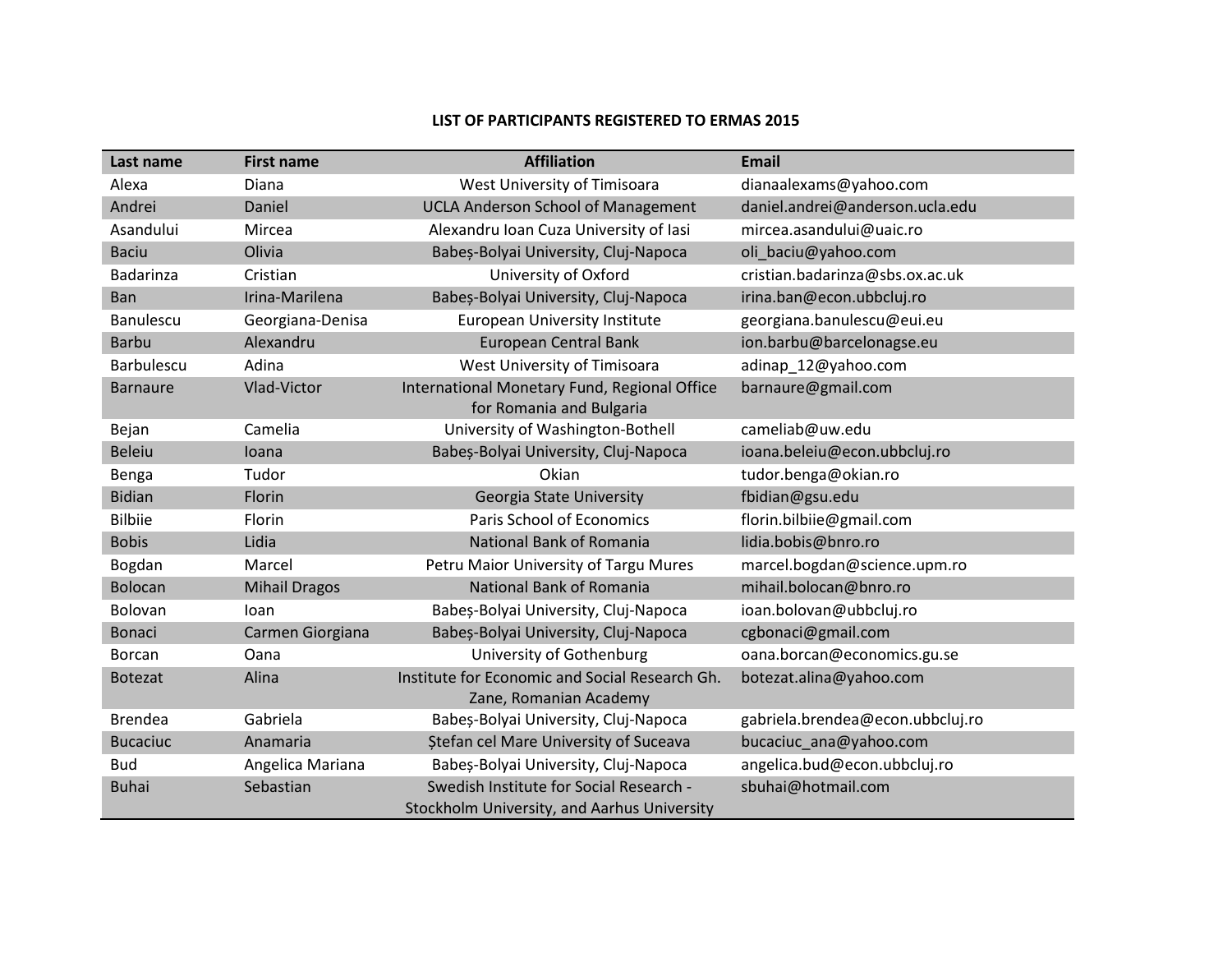| <b>Bulete</b>         | Cristian               | National Bank of Romania                                          | cristian_bulete@yahoo.com         |
|-----------------------|------------------------|-------------------------------------------------------------------|-----------------------------------|
| Cerna                 | Silviu                 | West University of Timisoara                                      | silviu_cerna@yahoo.ro             |
| Cheptea               | Angela                 | The French National Institute for Agricultural<br>Research (INRA) | angela.cheptea@rennes.inra.fr     |
| Chis                  | Alexandru              | Babeș-Bolyai University, Cluj-Napoca                              | alexandru.chis@ubbcluj.ro         |
| Christiano            | Lawrence               | Nortwestern University                                            | I-christiano@northwestern.edu     |
| <b>Cismas</b>         | Laura                  | Babeș-Bolyai University, Cluj-Napoca                              | laura13cismas@yahoo.com           |
| Copaciu               | Mihai                  | National Bank of Romania                                          | mihai.copaciu@gmail.com           |
| Cornea-Madeira        | Adriana                | University of York                                                | adriana.cornea-madeira@york.ac.uk |
| Cosma                 | Octavian               | Endava Romania                                                    | octavian@cosma.ro                 |
| Cosnita-Langlais      | Andreea                | University Paris Ouest Nanterre La Défense                        | acosnita@u-paris10.fr             |
| Crivei                | Liana                  |                                                                   | lianacm@gmail.com                 |
| Crivei                | Septimiu               | Babeș-Bolyai University, Cluj-Napoca                              | crivei@math.ubbcluj.ro            |
| Croitoru              | Lucian                 | National Bank of Romania                                          | lucian.croitoru@bnro.ro           |
| Curta                 | Nora Codruta           | Tehnological High School Alexandru Borza,<br>Cluj-Napoca          | codrutacurta@gmail.com            |
| Cuzdriorean-<br>Vladu | <b>Beattrice</b>       | Babeș-Bolyai University, Cluj-Napoca                              | beattrice.vladu@econ.ubbcluj.ro   |
| Cuzdriorean-<br>Vladu | Dan                    | Babeș-Bolyai University, Cluj-Napoca                              | dan.cuzdriorean@econ.ubbcluj.ro   |
| Dabija                | Dan-Cristian           | Babeș-Bolyai University, Cluj-Napoca                              | cristi_dabija@yahoo.com           |
| Daianu                | Daniel                 | <b>National Bank of Romania</b>                                   | daniel.daianu@bnro.ro             |
| David                 | Daniel                 | Babeș-Bolyai University, Cluj-Napoca                              | danieldavid@psychology.ro         |
| Demeter               | Alexandra-<br>Mădălina | Babeș-Bolyai University, Cluj-Napoca                              | demeter.alexandra93@gmail.com     |
| Dezsi                 | Eva                    | Babeș-Bolyai University, Cluj-Napoca                              | dezsi_eva@yahoo.com               |
| Dogaru                | Vasile                 | West University of Timisoara                                      | vasile.dogaru@e-uvt.ro            |
| Doru                  | Cojoc                  | Columbia University                                               | dc3035@columbia.edu               |
| Dragan                | Mihaela                | Babeș-Bolyai University, Cluj-Napoca                              | mihaela.dragan@econ.ubbcluj.ro    |
| Dumitrescu            | Elena                  | Paris Ouest University                                            | elena.dumitrescu@u-paris10.fr     |
| Epure                 | Mircea                 | <b>University Pompeu Fabra</b>                                    | mircea.epure@upf.edu              |
| Farcane               | Nicoleta               | West University of Timisoara                                      | farcanenicoleta@gmail.com         |
| Ferent-Pipas          | Marina                 | Babeș-Bolyai University, Cluj-Napoca                              | marinaferent@gmail.com            |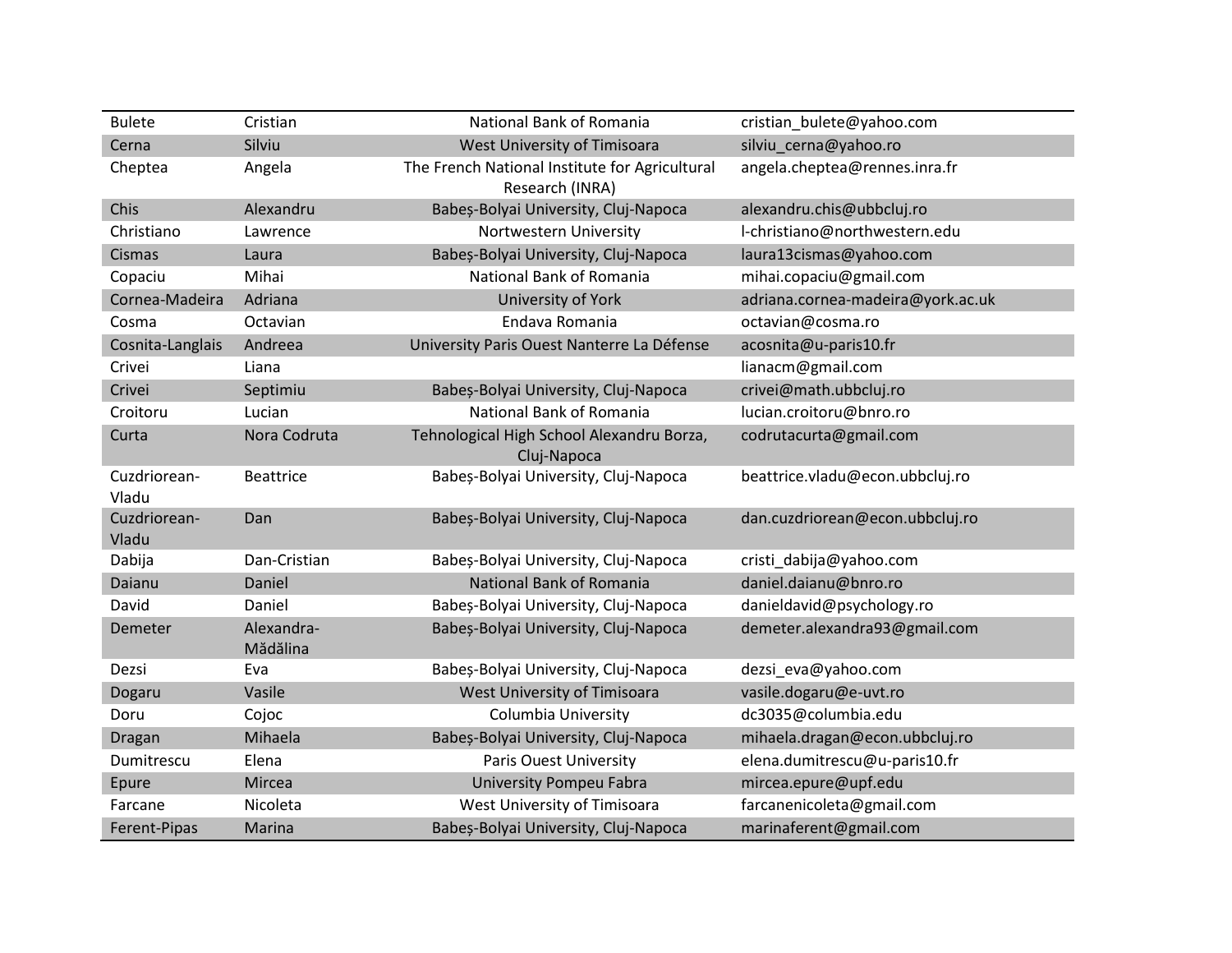| Filip               | Angela            | Babeș-Bolyai University, Cluj-Napoca          | flpangela@yahoo.com                   |
|---------------------|-------------------|-----------------------------------------------|---------------------------------------|
| Filip               | Valentin          | Babeș-Bolyai University, Cluj-Napoca          | valentin@civitas.ro                   |
| Finta               | Marinela          | Auckland University of Technology             | marinela.finta@aut.ac.nz              |
| <b>Ghetie Doncu</b> | Georgiana         | Babeș-Bolyai University, Cluj-Napoca          | georgiana_ghetie@yahoo.fr             |
| Giurgiu             | Mihai             | Mihai Giurgiu Creactive                       | contact@mihaigiurgiu.ro               |
| Hodrea              | Raluca            | Transylvania College                          | raluca.hodrea@transylvania-college.ro |
| lanc                | Nicolae Bogdan    | West University of Timisoara                  | iancnicolaebogdan@gmail.com           |
| Ichim               | Ana Maria         | Missouri University of Science and Technology | ichima@mst.edu                        |
| Ilut                | Cosmin            | <b>Duke University</b>                        | cosmin.ilut@duke.edu                  |
| lonescu             | Anamaria Felicia  | <b>Federal Reserve Board</b>                  | felijohn2@gmail.com                   |
| Iordache            | Stefania Cristina | National Bank of Romania                      | iordachestefaniacristina@yahoo.com    |
| Jude                | Cristina          | Banque de France                              | cristina.jude@banque-france.fr        |
| Jula                | Octavian          | Babeș-Bolyai University, Cluj-Napoca          | octavian.jula@econ.ubbcluj.ro         |
| Knight              | Trevor            | Transylvania College                          | trevor.knight@transylvania-college.ro |
| Krammer             | Sorin             | University of Groningen                       | m.s.s.krammer@rug.nl                  |
| Kreindler           | Gabriel           | Massachusetts Institute of Technology         | gek@mit.edu                           |
| Lacurezeanu         | Ramona            | Babeș-Bolyai University, Cluj-Napoca          | ramona.lacurezea@econ.ubbcluj.ro      |
| Lazar               | Dorina            | Babeș-Bolyai University, Cluj-Napoca          | drnlazar@yahoo.com                    |
| Lazar               | Dan               | Babeș-Bolyai University, Cluj-Napoca          | dan.lazar@ubbcluj.ro                  |
| Litan               | Cristian          | Babeș-Bolyai University, Cluj-Napoca          | cristian.litan@econ.ubbcluj.ro        |
| Lobont              | Oana Ramona       | West University of Timisoara                  | oana.lobont@e-uvt.ro                  |
| Lucaci              | Ioana             | Transylvania College                          | lucaci.ioana@gmail.com                |
| Lumperdean          | loan              | Babeș-Bolyai University, Cluj-Napoca          | ioan.lumperdean@econ.ubbcluj.ro       |
| Lung                | Rodica            | Babeș-Bolyai University, Cluj-Napoca          | rodica.ioana.lung@gmail.com           |
| Lutas               | Mihaela           | Babeș-Bolyai University, Cluj-Napoca          | mihaela.lutas@ubbcluj.ro              |
| Madeira             | Joao              | University of York                            | joao.madeira@york.ac.uk               |
| Manea               | Mihai             | MIT                                           | manea@mit.edu                         |
| Mara                | Ramona            | Babeș-Bolyai University, Cluj-Napoca          | ramonanandra@yahoo.com                |
| Mare                | Codruta           | Babeș-Bolyai University, Cluj-Napoca          | codruta.mare@econ.ubbcluj.ro          |
| Marsanu             | <b>Marius</b>     | National Bank of Romania                      | marius.marsanu@bnro.ro                |
| Matis               | Dumitru           | Babeș-Bolyai University, Cluj-Napoca          | dumitru.matis@econ.ubbcluj.ro         |
| Megan               | Ovidiu            | West University of Timisoara                  | ovidiu.megan@e-uvt.ro                 |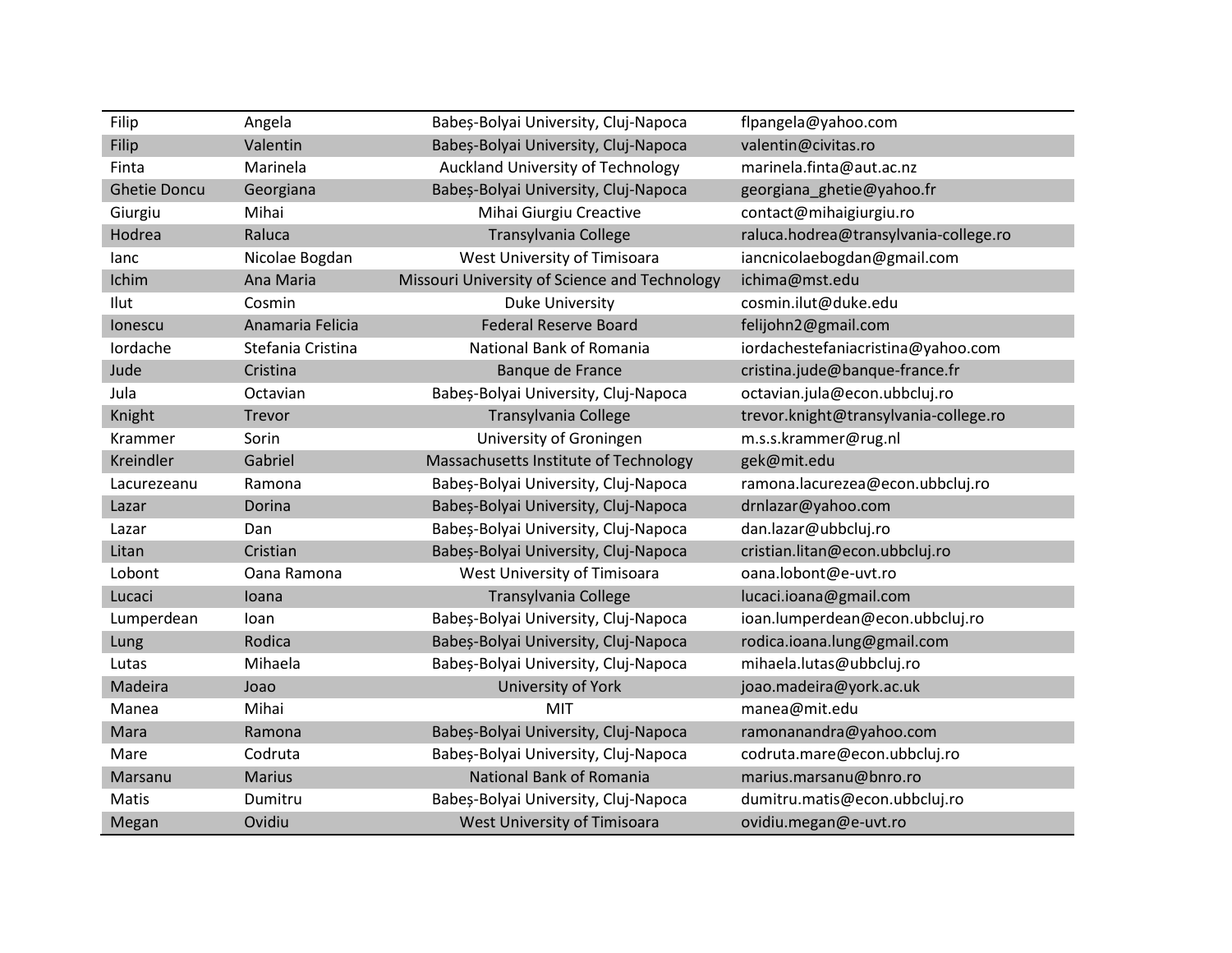| Mercea       | Ruxandra         | Transylvania College                                   | ruxandra.mercea@transylvania-college.ro |
|--------------|------------------|--------------------------------------------------------|-----------------------------------------|
| Midrigan     | Virgil           | <b>New York University</b>                             | virgiliu.midrigan@gmail.com             |
| Minea        | Alexandru        | School of Economics & CERDI, University of<br>Auvergne | alexandru.minea@udamail.fr              |
| Minoiu       | Camelia          | <b>International Monetary Fund</b>                     | cm2036@columbia.edu; cminoiu@imf.org    |
| Miruna       | Pochea           | Babeș-Bolyai University, Cluj-Napoca                   | miruna.pochea@econ.ubbcluj.ro           |
| Mitrut       | Andreea          | University of Gothenburg                               | andreea.mitrut@economics.gu.se          |
| Moisescu     | Ovidiu-Ioan      | Babeș-Bolyai University, Cluj-Napoca                   | ovidiu.moisescu@gmail.com               |
| Moldovan     | Nicoleta Claudia | West University of Timisoara                           | nicoleta.moldovan@e-uvt.ro              |
| Molnar       | Iudita           | Babeș-Bolyai University, Cluj-Napoca                   | iudita.molnar@econ.ubbcluj.ro           |
| Muntean      | Ioana            | <b>National Bank of Romania</b>                        | ioana.muntean@bnro.ro                   |
| Muresan      | Diana            | Babeș-Bolyai University, Cluj-Napoca                   | diana.muresan@econ.ubbcluj.ro           |
| Mustata      | Razvan V.        | Babeș-Bolyai University, Cluj-Napoca                   | r.v.mustata@gmail.com                   |
| Mutascu      | Mihai            | West University of Timisoara                           | mihai.mutascu@e-uvt.ro                  |
| <b>Nagy</b>  | Agnes            | National Bank of Romania                               | agnes.nagy@bnro.ro                      |
| Nalban       | Valeriu          | University of Economic Studies, Bucharest              | valeriunalban@gmail.com                 |
| Nedelescu    | Lucian           | <b>European Parliament</b>                             | luc.nedelescu@gmail.com                 |
| Nedelescu    | Roxana           | College of Europe                                      | roxana.sandu@coleurope.eu               |
| Negriu       | Anghel           | University of Amsterdam                                | a.negriu@uva.nl                         |
| Nichifor     | Alexandru        | University of St. Andrews and Stanford<br>University   | alexandru.nichifor@gmail.com            |
| Nicolescu    | Ana-Cristina     | West University of Timisoara                           | cristina.nicolescu@e-uvt.ro             |
| <b>Niste</b> | Ana Gabriela     |                                                        | gabiniste@gmail.com                     |
| Nistor       | Paula            | Petru Maior University of Targu Mures                  | paula.nistor@ea.upm.ro                  |
| Ochea        | <b>Marius</b>    | <b>University Cergy-Pontoise</b>                       | marius.ochea@u-cergy.fr                 |
| Oltean       | Anca             | Petru Maior University of Targu Mures                  | anca.munteanu@ea.upm.ro                 |
| Olteanu      | Gabriela         | Babeș-Bolyai University, Cluj-Napoca                   | gabriela.olteanu@econ.ubbcluj.ro        |
| Oprean       | Victor           | Babeș-Bolyai University, Cluj-Napoca                   | voprean@gmail.com                       |
| Pacurar      | Maria            | Dalhousie University, Rowe School of Business          | maria.pacurar@dal.ca                    |
| Pandioniu    | Mihaela Luiza    | National Bank of Romania                               | luizampandioniu@gmail.com               |
| Pantea       | <b>Marius</b>    | West University of Timisoara                           | marius.pantea@feaa.uvt.ro               |
| Pece         | Andreea          | Babeș-Bolyai University, Cluj-Napoca                   | andreeapece@yahoo.com                   |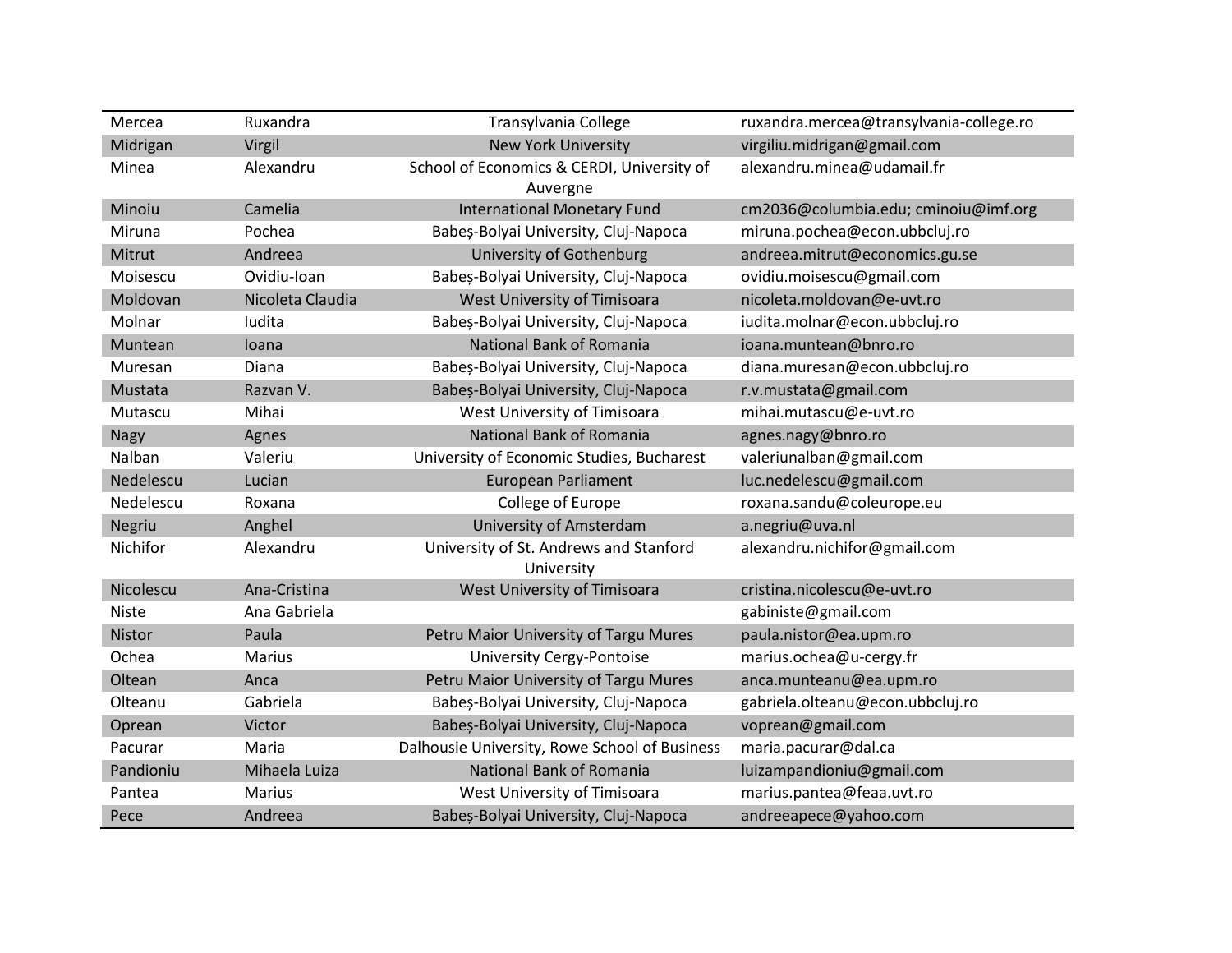| Peia          | Oana                   | <b>ESSEC Business School</b>           | oana.peia@essec.edu            |
|---------------|------------------------|----------------------------------------|--------------------------------|
| Petrisor      | Ioan                   | West University of Timisoara           | ioan.petrisor@e-uvt.ro         |
| Pintilescu    | Carmen                 | Alexandru Ioan Cuza University of Iasi | carmen.pintilescu@uaic.ro      |
| Pirtea        | <b>Marilen Gabriel</b> | West University of Timisoara           | marilen.pirtea@e-uvt.ro        |
| Plesca        | Miana                  | University of Guelph                   | miplesca@uoguelph.ca           |
| Pop           | Ioan Aurel             | Babeș-Bolyai University, Cluj-Napoca   | rector@ubbcluj.ro              |
| Pop           | Marcel                 | Babeș-Bolyai University, Cluj-Napoca   | marcel.pop@econ.ubbcluj.ro     |
| Pop           | Flaviu                 | Babeș-Bolyai University, Cluj-Napoca   | flaviu.pop@econ.ubbcluj.ro     |
| Pop Eleches   | Cristian               | <b>Columbia University</b>             | eleches@gmail.com              |
| Pop Silaghi   | Monica Ioana           | Babeș-Bolyai University, Cluj-Napoca   | monica.silaghi@econ.ubbcluj.ro |
| Preda         | Ciprian                | West University of Timisoara           | preda@math.cornell.edu         |
| Preda         | Gabriela               | <b>National Bank of Romania</b>        | gabi.preda@bnro.ro             |
| Purcel        | Alexandra-Anca         | Babeș-Bolyai University, Cluj-Napoca   | alexandra.anca.p@gmail.com     |
| Racolta-Paina | Nicoleta-Dorina        | Babeș-Bolyai University, Cluj-Napoca   | npaina@euro.ubbcluj.ro         |
| Radulescu     | Doina                  | University of Bern                     | doina.radulescu@kpm.unibe.ch   |
| Robu          | Cristina Manuela       | <b>University of Brescia</b>           | mcristina.robu@gmail.com       |
| Rusu          | Alexandra              | <b>Erasmus University Rotterdam</b>    | alexandra.v.rusu@gmail.com     |
| Sandor        | Zsolt                  | Sapientia Uinversity                   | zsosan@gmail.com               |
| Simion        | Stefania               | Queen Mary University of London        | s.r.simion@qmul.ac.uk          |
| Soos          | Anna                   | Babeș-Bolyai University, Cluj-Napoca   | asoos@math.ubbcluj.ro          |
| Stacescu      | Bogdan                 | <b>BI Norwegian Business School</b>    | bogdan.stacescu@bi.no          |
| Stan          | Alexandru-Ioan         | Babeș-Bolyai University, Cluj-Napoca   | alexandru.stan@econ.ubbcluj.ro |
| Stanciu       | Irina                  | National Bank of Romania               | stanciuirinaeusignia@yahoo.com |
| Stanculescu   | <b>Oana Maria</b>      | Babeș-Bolyai University, Cluj-Napoca   | stanculescu.oana@yahoo.com     |
| Stanimir      | Ionut                  | <b>BCR</b>                             | ionut.stanimir@bcr.ro          |
| Stefan        | Daniel                 | Petru Maior University of Targu Mures  | daniel.stefan@ea.upm.ro        |
| Stefan        | Anamari-Beatrice       | Petru Maior University of Targu Mures  | beatrice.stefan@yahoo.com      |
| Stefanescu    | Carmen                 | <b>ESSEC Business School</b>           | stefanescu@essec.edu           |
| Stoian        | Anca                   | National Bank of Romania               | anca.stoian@econosofia.org     |
| Strimbu       | Octavian               | <b>Ottawa University</b>               | ostrimbu@uottawa.ca            |
| Szabo         | Petra                  | Babeș-Bolyai University, Cluj-Napoca   | petra.petru@econ.ubbcluj.ro    |
| Szász         | Levente                | Babeș-Bolyai University, Cluj-Napoca   | levente.szasz@econ.ubbcluj.ro  |